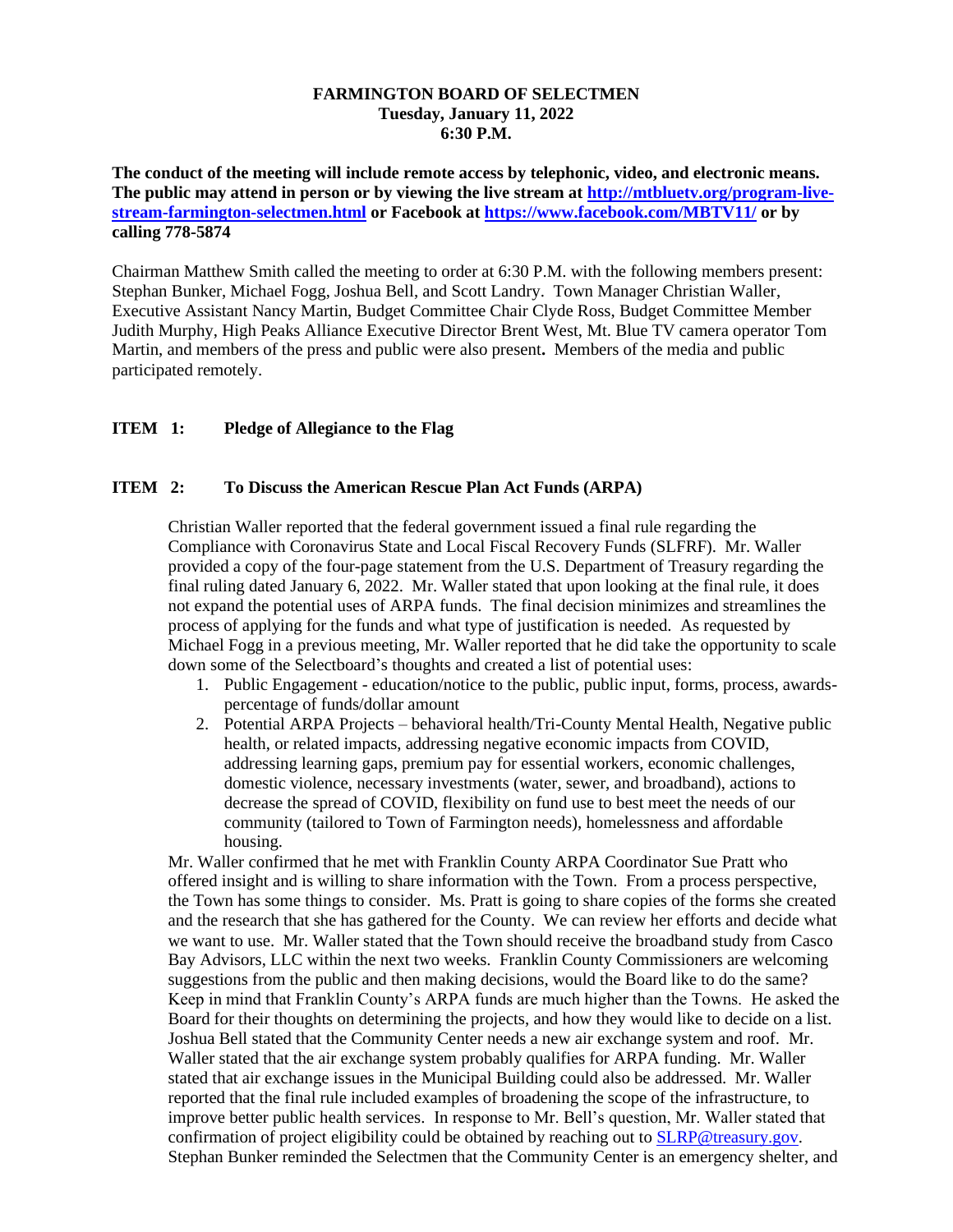### **ITEM 2: To Discuss the American Rescue Plan Act Funds (ARPA) (continued)**

this could qualify the center for ARPA funding. Mr. Bunker stated there are four projects that he would like to discuss further. With the lack of a homeless shelter in the region, he would like to get assistance from Franklin County Commissioners. He spoke with Sue Pratt regarding a homeless shelter, and she expressed sustainability concerns, once opened where would funding resources come from. Mr. Bunker stated he would like someone to put together a homeless shelter proposal. If bricks and mortar are all they need for support, and they would staff and manage the shelter, that is a sustainable project. Mr. Bunker stated that he would love to see joint funding with the County for a homeless shelter. Tri-County Mental Health services pique his interest, he would love to help them out with the staffing shortage, but what happens in year two? Where is the funding stream to keep the staffing needs going? Whoever we decide to help, will they come back next year and ask for additional funding? Another area concern is domestic violence, there is an outreach program here, but sheltering is a major issue for their clients. They must go out of town for shelter. They do have a facility, that with some rehabilitation, would be a suitable shelter. Mr. Bunker reported that he is looking to have someone pull together the funding needs and make a presentation. He would also like to consider funding expanded broadband services for the area. Another topic Mr. Bunker would like to review further is hazard pay/premium pay for essential workers. Premium pay would be a gesture to current employees, and he hopes would aid in retention. Scott Landry agreed with Mr. Bunker, shovel-ready projects are important, but the Selectboard needs to see some numbers. The homeless shelter is important. Mr. Landry stated that Premium pay is number one on the list; take care of the people who are taking care of us. Michael Fogg stated that recognizing employees who stuck with us and worked through COVID feels right, it is the right thing to do. A lengthy discussion ensued. Mr. Waller agreed to put together a "good, better, best" list of premium pay for employees for the Selectboard to review and decide on.

Mr. Bell requested a "Request for Proposal" (RFP) for replacing the Community Center roof. He stated that the Selectboard needs actual costs for big-ticket items. Mr. Waller noted that the Town needs to engage an engineering study to get the cost of a new roof. He estimated that engineering costs would range between \$10,000 - \$20,000 and could be paid for with ARPA funds.

**Joshua Bell moved to authorize the engineering and design services for the Community Center roof and air exchange system, and an air exchange system for the Municipal Building to be paid for with ARPA funds; Stephan Bunker seconded.**

# **VOTE AFFIRMATIVE 5 MOTION CARRIED**

### **ITEM 3: To Discuss Mask requirements in all Town buildings/locations**

Christian Waller stated that while it is nice to be rated top three in the nation in some categories, COVID infection rates are not one of those times. Unfortunately, Franklin County peaked at number three (3) in the nation and currently ranks at number five (5) for the percentage of COVID-19 infection rates. Every department has been impacted by COVID. Due to the measures, we have in place we have been able to weather the storm. From public safety, workplace safety, and continuity of operations, it would be prudent to implement a masked mandate while inside all buildings on Town property. A mask is a straightforward way to protect yourself, fellow employees, and the citizens we serve. Matthew Smith stated that he saw on the news that at 63%, Franklin County is the least vaccinated county in Maine.

**Michael Fogg moved to authorize the Town Manager to mandate that masks be required in all town buildings and/or locations; Stephan Bunker seconded.**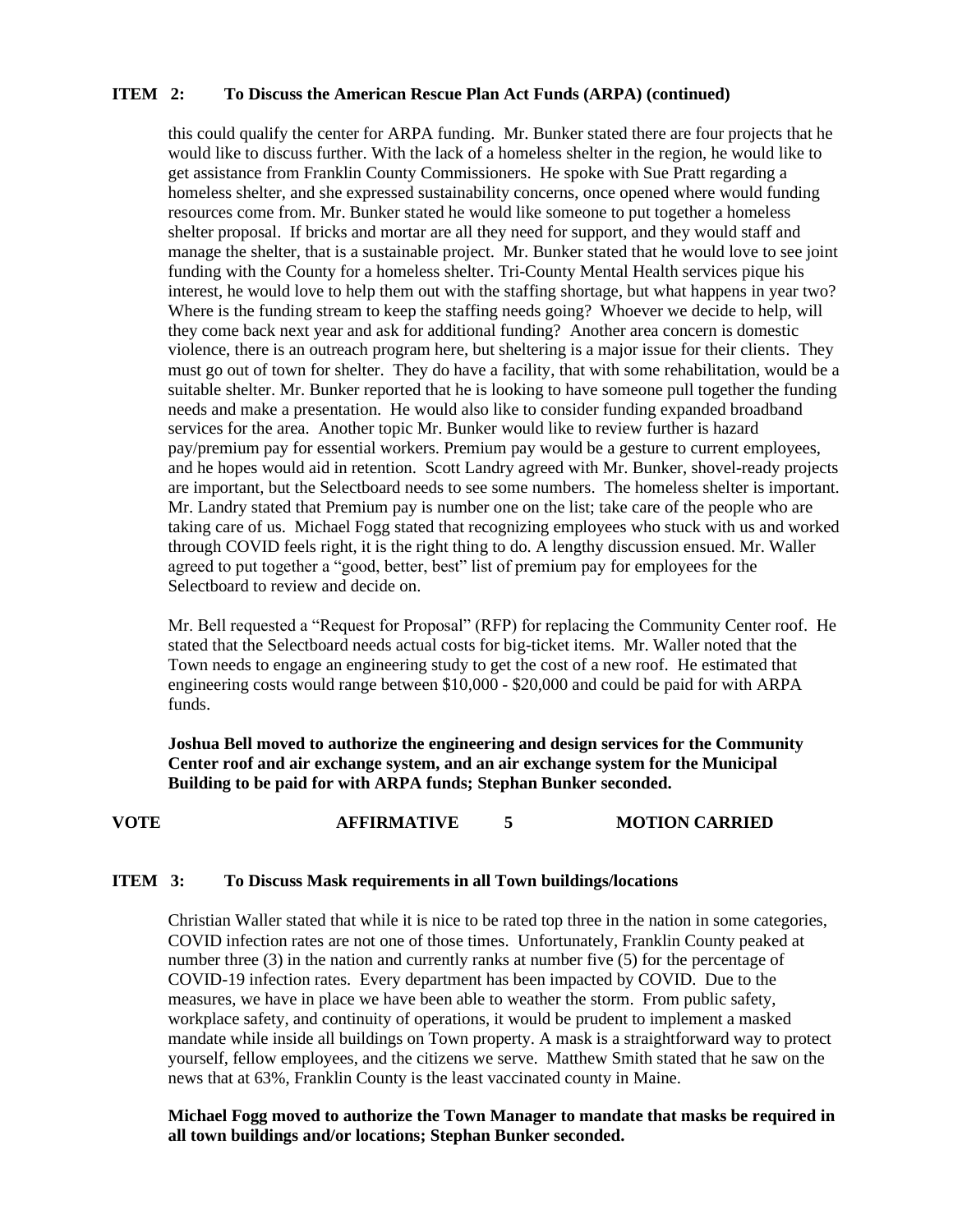**ITEM 3: To Discuss Mask requirements in all Town buildings/locations (continued)**

**VOTE AFFIRMATIVE 5 MOTION CARRIED**

## **ITEM 4: The Rail Trail Bridge Project Update**

High Peaks Alliance Executive Director Brent West provided an update on the Rail Trail Bridge Project. Calderwood Engineering completed the preliminary design report for the multi-use bridge over Sandy River. The original cost of the project was estimated at \$2.8 million, however, the revised estimated costs came in at \$2.5 million. If we are successful in building it, the 336' bridge will be the longest pedestrian bridge and the longest single-span snowmobile bridge in the State of Maine. Six feet longer than the current longest bridge. The proposed bridge is a cablestayed design, with seven (7) 48-foot long steel truss, welded together and suspended by cables. The steel structures are to be hot-dip galvanized to protect them from the elements and ensure a long-lasting structure. To protect the structure deck below from snowmobile traffic, a sacrificial timber wearing surface will be employed. The State Bureau of Parks and Lands Joe Higgins at the snowmobile department reviewed the design and it is up to his standards. The new budget requires \$380,000 overall to finish the project; this includes the remaining \$200,000 match for the grant, project management costs, and the long-term maintenance fund. Mr. West asked the Selectboard to vote in support of a \$200,000 gift from the Town. A vote to approve the \$200,00 gift would allow High Peaks Alliance (HPA) to move forward with the grant request. He reported that HPA is receiving a lot of regional support for the Sandy River Bridge. Ten local snowmobile clubs have written letters of support, and he hopes to obtain a letter of support from the Wilton Selectboard next week. Mr. West reminded the Selectboard that the University of Southern Maine (USM), conducted an economic impact study on the proposed bridge, and they estimated that the project would create twenty-five new construction phase jobs; \$1.5 million in regional spending during the construction phase; tourism (trail traffic) would bring an estimated \$861,000 annually to the local economy; and thirteen new permanent jobs to the area. Mr. West stated that if USM's figures are accurate, the \$200,000 gift is a good economic development investment for the downtown region. He reviewed the Town's Downtown Development Plan from eight years ago, and the Town was considering a \$330,000 match requirement, the \$200,000 match is much lower. The State will be responsible for the long-term maintenance costs; the Town will not be responsible for future maintenance and repairs. Mr. West answered the Selectboards questions. A lengthy discussion included County support, ATV access, parking, trail width, and public safety.

# **Scott Landry moved to authorize the use of \$200,000 to match for the Rail Trail Bridge project; Joshua Bell seconded.**

**Roll Call Vote – Matthew Smith: Yes, Stephan Bunker: Yes, Michael Fogg: Yes, Joshua Bell: Yes, Scott Landry: Yes** 

## **VOTE AFFIRMATIVE 5 MOTION CARRIED**

Mr. West thanked the Selectboard for their vote of confidence and encouraged the Selectboard to call him with any questions.

## **ITEM 5: \*To Approve the Minutes of December 28, 2021**

The minutes were not available; Item 5 was tabled.